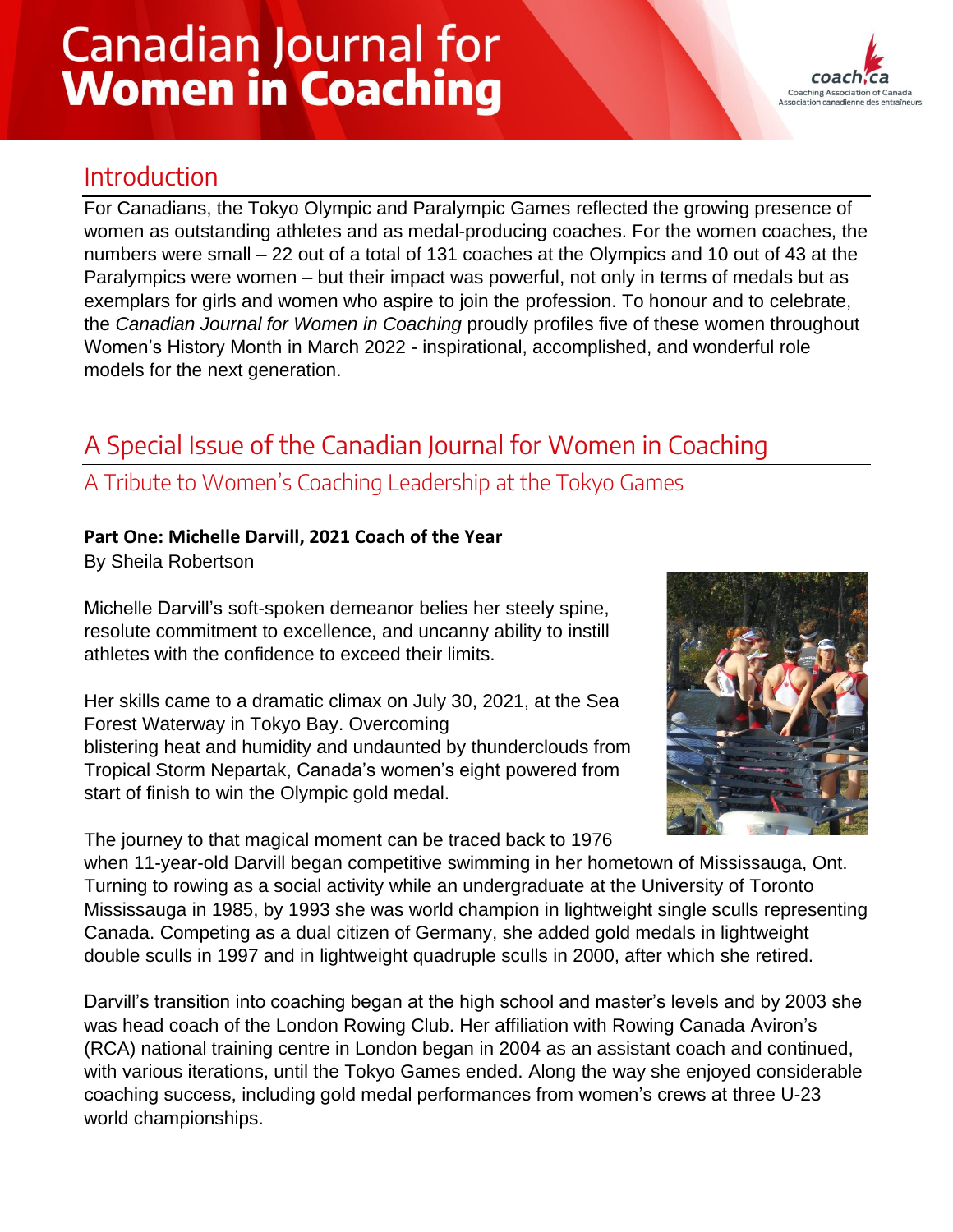Two years out from Tokyo 2020, Darvill stepped away from the RCA, unwilling to accept its decision to shift the training centre to Victoria. She believed the move would be too disruptive for her teenaged daughters, Denise and Nikola, and opted to join a rowing consultancy with former national coach Al Morrow and Peter Cookson, a former RCA high performance director.

By September 2019, several of Darvill's former athletes were urging her to reconsider, citing the challenges of working with two male coaches and missing her empathetic approach. Eventually convinced she could help and supported by her daughters and husband, Bernd, Darvill applied to be one of three assistant coaches to head coach Dave Thompson. "High performance can be tough, stressful, and tense, but the rowers sincerely wanted me to return and so I signed on for a term running from October 2019 to July 2020, with occasional flights home," she said.

Thompson's departure on March 2, 2020, led to a reshuffle and Darvill, hoping to coach the eight in Tokyo, requested responsibility for a large training group of 17 rowers who could form the eight and four. There would be four crew coaches and no head coach.

#### Then, COVID-19 changed everything

On March 16<sup>th</sup>, 2020, Prime Minister Justin Trudeau announced the suspension of nonessential travel outside of Canada and a 14-day isolation period for Canadians returning from abroad. While justifiable, these actions would have a severe impact on Canada's athletes and



their preparation for the Tokyo Games, scheduled for July 24<sup>th</sup> to August 9<sup>th</sup>.

On March 24th, the International Olympic Committee postponed the Games for one year. RCA shut down the training centre indefinitely, the rowers dispersed, and Darvill spent the next two-and-a-half months back home in London. She used the delay to bolster the rowing culture and create an environment to increase the athletes' chance of success. "I knew how important it was

that they had structure and a purpose, believed the Olympics were going to happen, and would be better prepared mentally and physically than ever before," she said.

Darvill, a Chartered Professional Coach (ChPC), needed every tool she could muster. COVID was an unprecedented disruption, but she also had to cope with staffing and program changes, inclement weather, forest fires, and serious injuries (*see link below).* "We pressed the reset button, re-engaged the athletes, and rebuilt the program," she said. "Every athlete put her life on hold and committed to the extra year as did I with the support of my family. All I wished for was that the women execute the race of their lives, with no what-ifs." Achieving that goal depended upon creating a values-based culture, incorporating expert help, and creating an athlete-empowering environment; that is exactly what Darvill set about doing.

Elements of her plan to engage the athletes and build to a peak performance included crosstraining, working out on rowing machines, communicating through WhatsApp, and meeting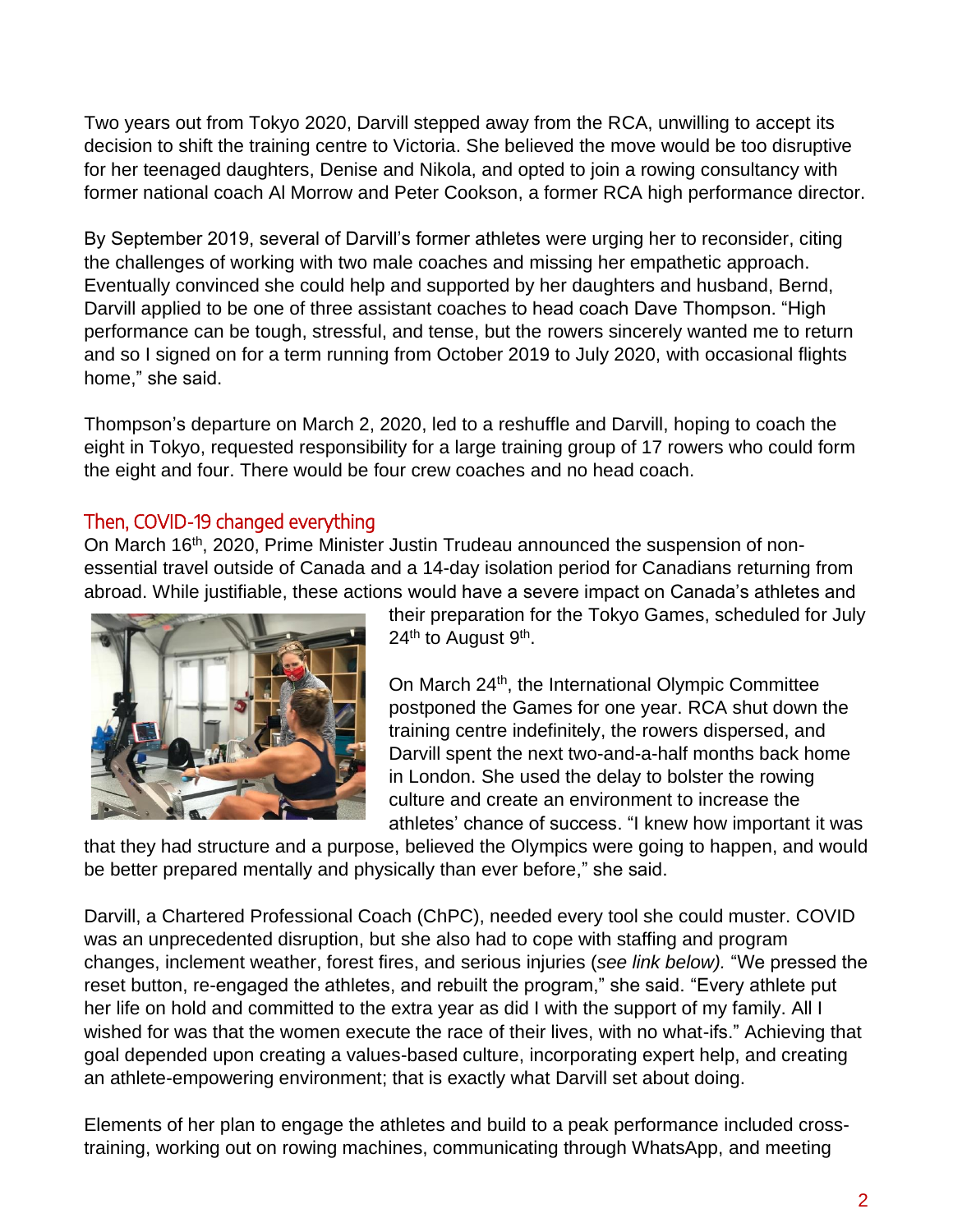regularly on Zoom with each other and with the IST (Integrated Support Team) consisting of physiologists, a strength and conditioning coach, nutritionists, a physiotherapist, and a mental performance consultant. "The crew was made up of very diverse personalities so many discussions focused on how to work together and still appreciate differences and utilize these as strengths," said Darvill. "There was a real openness and willingness to embrace learning how to communicate, build trust, and work together better."

#### Personal Improvement

Darvill's ability to create a winning environment was enhanced by her involvement in Own the Podium's Coaching Enhancement Program (CEP), "a ground-breaking initiative built and delivered by its high performance partners in a long-term commitment to develop national team coaches with Olympic and Paralympic potential working with world-class experts" (*see link below*). CEP challenges coaches to find creative solutions and build self-awareness by sharing experiences working together on projects.

Keen to learn from coaches of other sports, Darvill relished the many opportunities for interaction CEP offers. She had noticed, for example, that the world record 5,000m time of speed skater Ted-Jan Bloeman was similar to times being posted by her rowers. Both are power endurance sports, deal with six minutes of race effort, and require hours of aerobic training. How, she wondered, was Bloeman prepared mentally, physically, and strategically? Reaching out to his coaches – Bart Shouten, Todd McClements, and Scott Maw – she found answers that would give her crew an edge come competition day. "CEP opened my eyes to how seeking expert coaches creates a really productive environment," she said.

#### Olympic Year – At Last

Once Darvill and her rowers knew that the Olympic regatta would finally take place, her planning accelerated. Two colleagues were integral to the process. Terry Paul, coxswain for the 1992 Olympic champions and a veteran coach responsible for the men's four, proved to be an inspirational sounding board and a valuable resource for coxswain Kristen Kit. "A big part of creating a healthy competitive environment was working with the men's four," said Darvill.

When RCA suggested a male coach as her assistant, Darvill insisted upon Carol Love, citing her experience as a coach and her importance as a female role model for the rowers and as a mentor for herself. Love, who stroked the eight at the 1976 Olympic Games (the first-time women rowers were allowed to compete), is widely respected for her knowledge and toughness. Kit remembers her saying: "You know, we were doing these times in 1976. You can't do this anymore. You are better athletes; you have stronger equipment and training than we did. You have to find it within yourselves to be better than this."

When Love's contract ended in June, Paul took over the women's four, allowing Darvill to focus on the eight. The shared sessions continued. "It's a great situation when different boats can work together and push off each other," she said.

Developing a winning culture included connecting her rowers with alumni and the larger rowing community.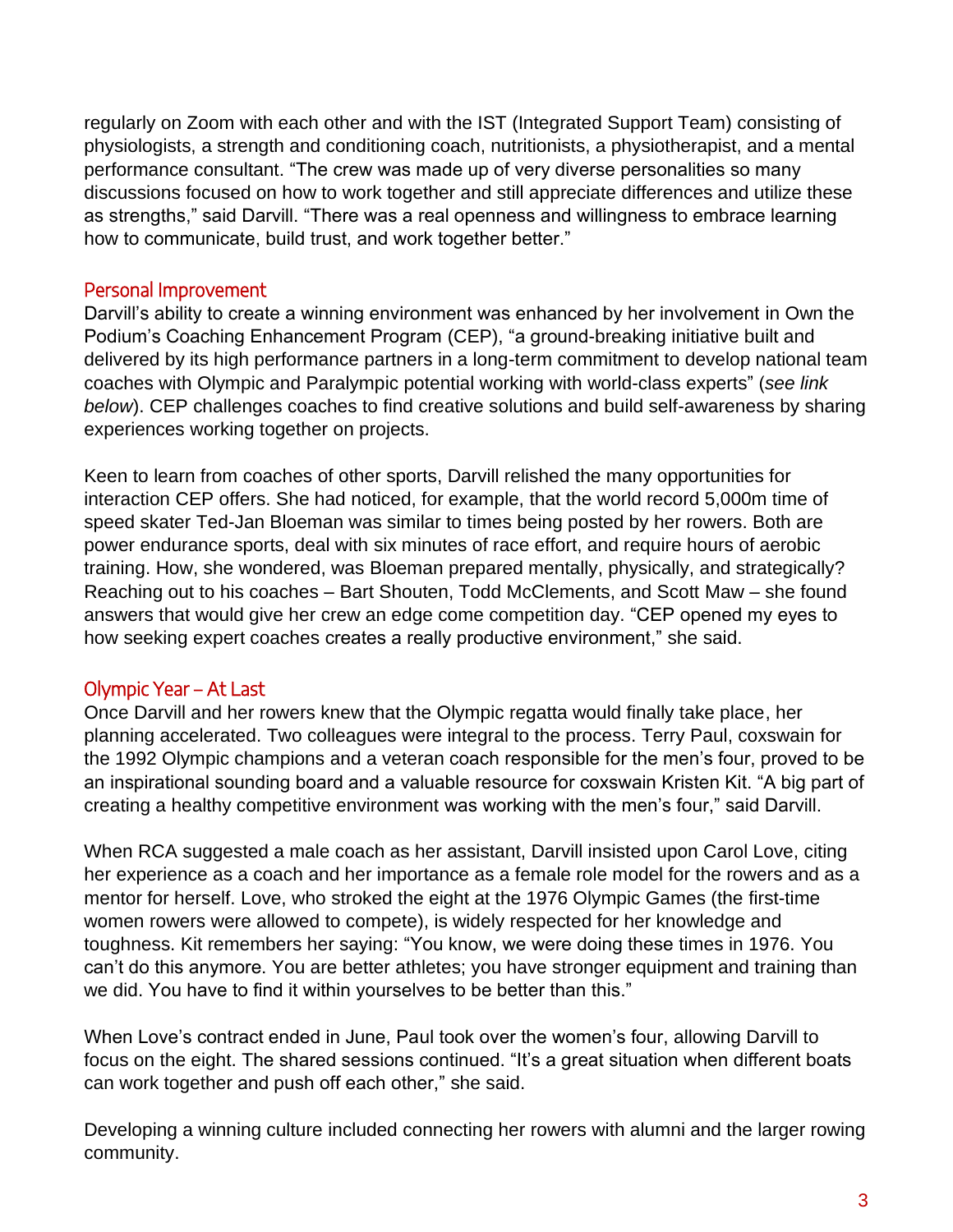"The women grew the team around them and built an army of support that shared the victory," said Darvill, who cites 1991 world champion Jennifer Walinga, Brenda Taylor and Kirsten Barnes from the 1992 Olympic champion eight, 1992 bronze medallist Silken Laumann, 2008 Olympic eight champion Kevin Light, 2012 Olympic silver medallist Darcy Marquardt, and three-time world champion Colleen Miller as among the team's inspirational supporters. Providing perspective and an experienced lens were Morrow and Cookson. Evening Zoom sessions featured rowing luminaries such as Tokyo Chef de Mission Marnie McBean. The twotime double gold medallist reflected on her learnings from her partnership with the late Kathleen Heddle. "It was important to me that the women understand the power of Kathleen's kindness and quiet strength that lifted others," said Darvill, who wanted them to have strong female role models and to understand that, while they were responsible for carving their own way, they were also building on a legacy.

A month before departing for the pre-Olympic training camp in Sagamihara, Darvill made a final adjustment to her program, enlisting the support of armed forces veteran and mental toughness expert Sean Bacon. "He directed the women's focus towards committing to each other and the process," explains Darvill. "He was instrumental in assisting them to understand the fierceness each had within, which would drive them to success. They stepped on the plane on July 1<sup>st</sup> as warriors."

#### Let the Regatta Begin

Heat #1 pitted Canada against the world champions from New Zealand, whose training had been less disrupted by COVID. Darvill was satisfied when they finished a mere 0.32 seconds behind the Kiwis, believing that being so close built confidence and excitement to race even better in the repechage. In the last metres of the repechage, Romania edged past the Canadians and broke the world record. It was another satisfactory outing. Gearing up for the final, the Canadians were determined to lead from start to finish. The race would be the ultimate test of trust in themselves and in the leadership of coxswain Kit who later said: "Winning wasn't our goal. Our goal was to go beyond that and have the absolute best race we, or anyone else, had ever had."

As the sun set the night before the final, Darvill, McBean, and the rowers gathered around the Olympic Memory Tree to honour Kathleen Heddle, to share a tribute, shed tears, and observe a moment of silence. It was, said Darvill, the final process of connecting the past and forging a way forward.

Darvill recalled the final: "Executing the strategy to lead throughout, the women rowed a gutsy and determined race to win ahead of New Zealand and China. They overcame so much beyond COVID, so it was incredible! The moment they crossed the finish line I felt elated for them. It was also bittersweet. Why? Because it signified what a great culture can produce, but it was also the end of an amazing journey. Creating something so spectacular with a group of women I cared about is the most rewarding part of this story. All I wished for was that the women have a positive journey and execute the race of their lives, with no what-ifs." (*see link below to relive the race*)